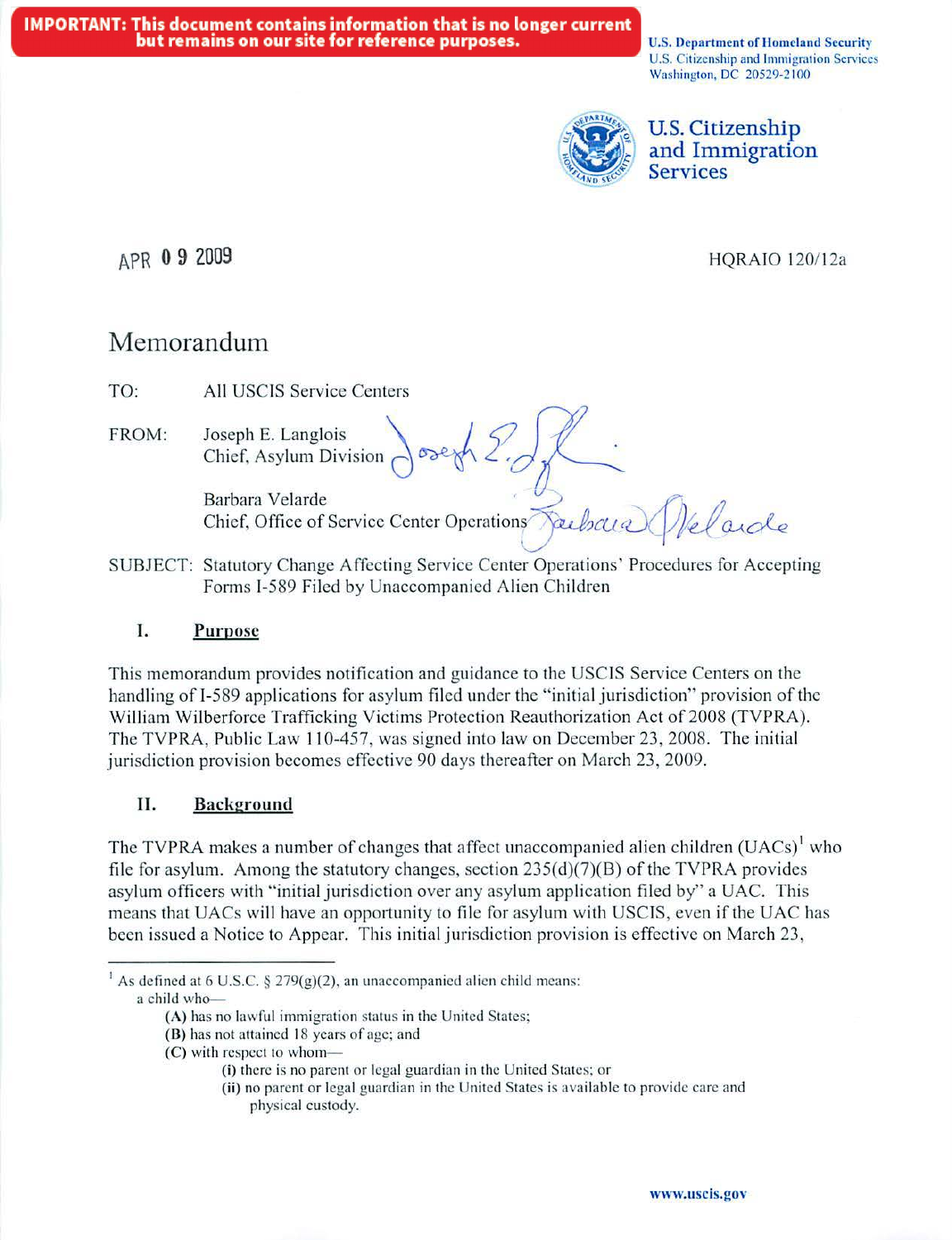Statutory Change Affecting Service Center Operations' Procedures for Accepting Forms I-589 Filed by Unaccompanied Alien Children Page 2

2009. It applies to all UACs who file for asylum on or after March 23, 2009, as well as to the asylum claims filed by UACs with pending proceedings in Immigration Court or cases on appeal to the Board of Immigration Appeals or in federal court as of December 23, 2008 (see attached USCIS Update and USCIS Ouestions and Answers for more information).

UACs apprehended by Customs and Border Protection (CBP), Immigration and Customs Enforcement (ICE), or another federal entity must be placed into the custody of the Office of Refugee Resettlement (ORR) within the U.S. Department of Health and Human Services within 48 or 72 hours. See TVPRA §§ 235(a)(4); 235(b)(3). Those UACs are generally issued a Notice to Appear before an Immigration Judge of the U.S. Department of Justice for removal proceedings under section 240 of the Immigration and Nationality Act. During removal proceedings, a UAC may request asylum. Until the TVPRA's initial jurisdiction provision went into effect, such UACs filed their I-589 applications for asylum with the Immigration Court in removal proceedings. With the initial jurisdiction provision of the TVPRA taking effect, UACs in removal proceedings should now file their I-589 with USCIS. Those UACs in Immigration Court intending to file for asylum will be provided by ICE with "Instruction sheet for an unaccompanied alien child in immigration court to submit an I-589 asylum application to USCIS" ("UAC Instruction Sheet") (attached).

#### III. **Field Guidance**

This guidance focuses on the Nebraska Service Center's (NSC) handling of I-589s filed by UACs in removal proceedings. UACs who, prior to implementation of the TVPRA provision on initial jurisdiction, had the ability to affirmatively file with USCIS are not the focus of this guidance. UACs who are not in removal proceedings should continue to affirmatively file for asylum with USCIS by sending an I-589 to the Service Center listed for their location on the I-589 Instructions. The Service Center should follow standard procedures for reviewing and accepting such filings.

NSC will receive all I-589s filed by UACs in removal proceedings. The UAC Instruction Sheet directs UACs to file the I-589 with NSC. The outer envelope of the filing should be addressed with the heading "UAC I-589." Additionally, the UAC Instruction Sheet directs the UAC to submit a copy of the UAC Instruction Sheet with the I-589.

USCIS typically does not have jurisdiction to accept the filing of an I-589 filed by an applicant in removal proceedings before an immigration judge. Because section  $235(d)(7)(B)$  of the TVPRA places initial jurisdiction of asylum applications with USCIS, even for those UACs in removal proceedings, NSC should accept the asylum applications of UACs in removal proceedings. Accordingly, NSC should accept the asylum application of an individual in removal proceedings if:

- (1) the date of birth listed on the Form I-589 indicates that applicant is under 18 at the time of filing with USCIS; or
- (2) the applicant has submitted a copy of the UAC Instruction Sheet with the I-589. regardless of any other evidence of the applicant's age at the time of filing.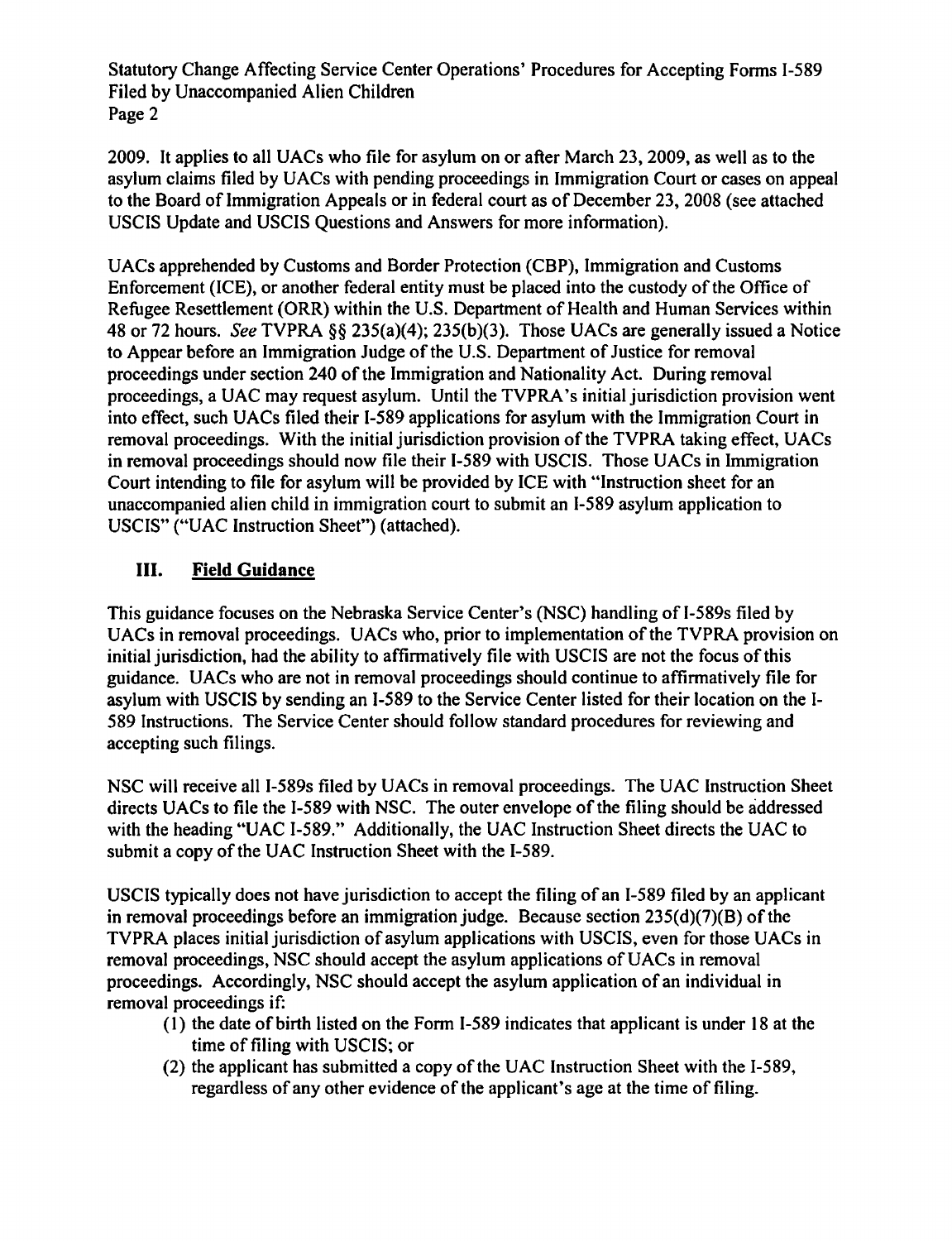Statutory Change Affecting Service Center Operations' Procedures for Accepting Forms 1-589 Filed by Unaccompanied Alien Children Page 3

NSC should otherwise follow normal procedures to verify that the filing is complete and to process the case filing.<sup>2</sup> This means that NSC should continue to reject I-589 applications for lack of jurisdiction where the applicant is in removal proceedings, is 18 or over at the time of filing, and has not submitted the UAC Instruction Sheet.

At the time of receipt of a UAC's application, NSC should verify that the UAC is in removal proceedings by checking the EOIR screen. NSC personnel should not consider the date on which the removal proceedings commenced, even though initial jurisdiction of new asylum applications applies only to those applications filed on or after March 23, 2009. This is because USCIS may also have initial jurisdiction over the asylum application of an individual who was in pending proceedings as of December 23, 2008, including individuals in pending proceedings who later indicate an intent to apply for asylum. If the EOIR screen does not indicate that the individual is in removal proceedings, the case should be handled like an affirmative application.

In cases where an 1-589 is filed by a UAC in removal proceedings, the NSC should enter the special group code "PRL" (formerly "parole," presently defensive unaccompanied child) into RAPS on the Case Entry screen  $(I-589)$ .<sup>3</sup> Since this special group code is no longer in use for new filings, it is now being converted to refer to UACs in removal proceedings. This special group code serves the purpose of removing the case from the automatic scheduler, so that the Asylum Office can determine whether special arrangements for the interview location need to be arranged.

The NSC should reject an 1-589 filing due to lack of jurisdiction if the applicant is in removal proceedings, does not include the UAC Instruction Sheet, and is 18 years of age or more. The NSC should document this reasoning in the rejection notice sent to the applicant.

An A-file will already exist for UAC applicants who file for asylum with USCIS and who are concurrently in removal proceedings. The NSC will create a T-file and transfer the file to the Asylum Office. Additionally, RAPS will automatically initiate the A-file transfer request from the ICE Office of Chief Counsel to the Asylum Office. ICE may contact the Asylum Office to confirm that the file is being transferred due to the applicant being a UAC.

The NSC should designate a point of contact and backup point of contact for issues related to this memorandum. The name of the point of contact and backup should be provided to HQ-SCOPS and HQASM (Chief of Operations) within one week after issuance of this memo.

If you have any questions concerning the guidance contained in this memorandum, please contact your supervisor, who can forward your inquiry to Headquarters Service Center Operations.

<sup>&</sup>lt;sup>2</sup> The question as to whether the applicant is in fact a UAC will be examined again at the time of the Asylum Office interview.

<sup>&</sup>lt;sup>3</sup> Note that the memo "Implementation of Statutory Change Providing USCIS with Initial Jurisdiction over Asylum Applications Filed by Unaccompanied Alien Children" issued by Asylum Division Chief Joseph E. Langlois on March 25, 2009 indicated that the special group code "KRD" would be used for these cases in RAPS. A directive has been issued to all Asylum Offices to correct the reference to "PRL."